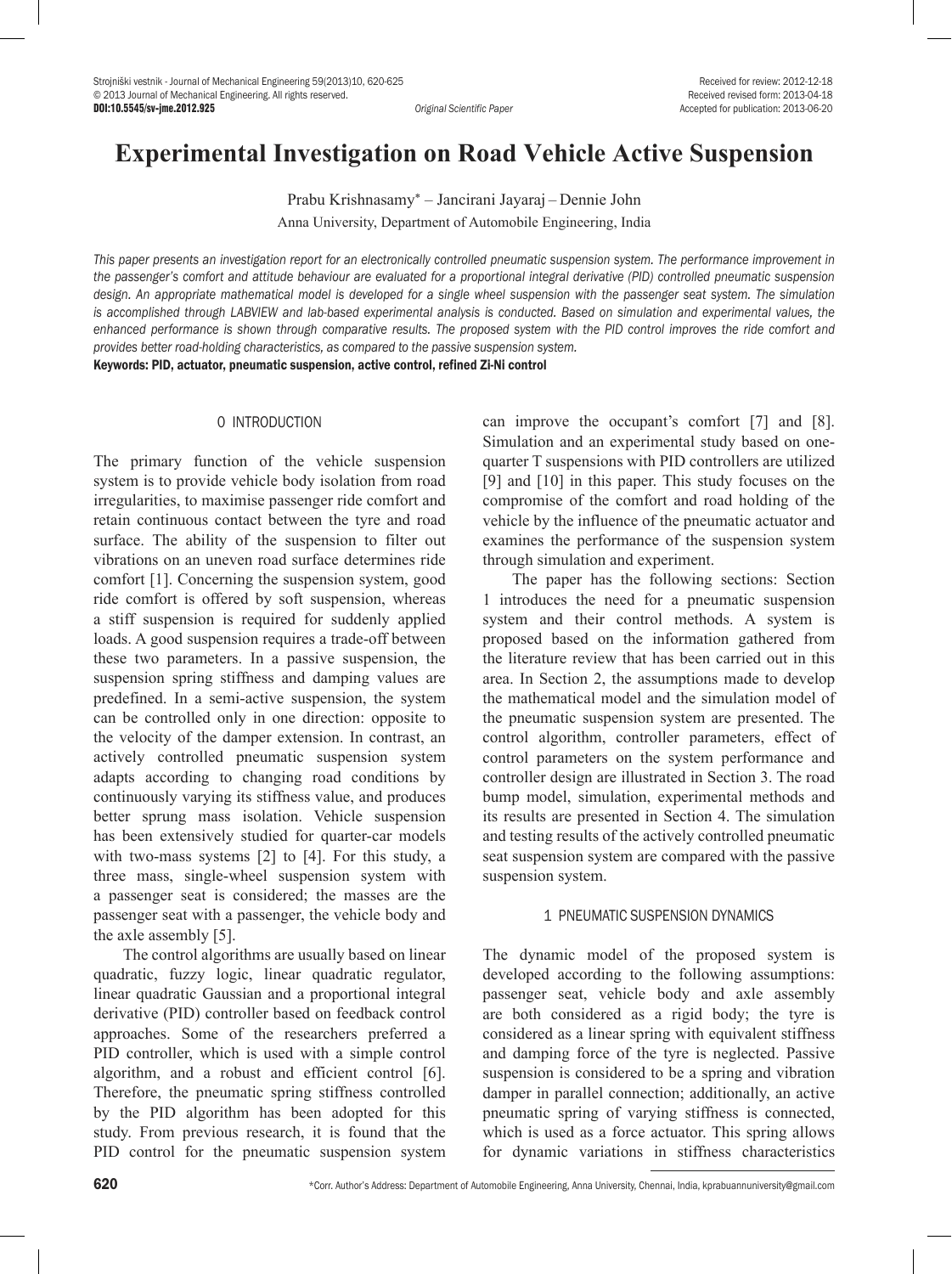while the vehicle is in motion. Vehicle passenger mass with the seat mass is taken as  $m_{ns}$ . The sprung mass which represents a portion of the total mass of the vehicle is  $m_s$  and the un-sprung mass  $m_{us}$  representing one of the wheel and axle. The radial tyre stiffness and suspension spring stiffness are represented by  $k_t$  and  $k_s$ , respectively. The damping coefficient of the damper is represented by  $c_{s}$ , and  $k_{cs}$  represents the stiffness of the pneumatic spring. The input  $x_r$  is assumed to be the road bump,  $x_{ps}$ ,  $x_s$  and  $x_{us}$  are the vertical displacement of the passenger seat, sprung and un-sprung mass, respectively. Based on Newton's second law, the dynamic equation of motion for a single wheel suspension system is obtained using the above assumptions.



Fig. 1. *Pneumatic suspension system*

The pneumatic vehicle suspension model is shown in Fig. 1. The inputs are the random road surface and pneumatic actuator force Pneumatic actuator force  $(F_b)$  is the product of the relative displacement of the sprung, un-sprung mass and the dynamic stiffness of the pneumatic system  $(k_{cs})$ , which acts on the vehicle body. The equation of motion for a pneumatic suspension model is represented by the following differential equations, Eqs. (1) to (3).

$$
m_{ps}\ddot{x}_{ps} + c_{ps}(\dot{x}_{ps} - \dot{x}_s) + k_{ps}(x_{ps} - x_s) = 0, \qquad (1)
$$

$$
m_{s}\ddot{x}_{s} + c_{ps}(\dot{x}_{s} - \dot{x}_{ps}) + k_{ps}(x_{s} - x_{ps}) +
$$
  
+
$$
c_{s}(\dot{x}_{s} - \dot{x}_{us}) + k_{s}(x_{s} - x_{us}) - k_{cs}(x_{s} - x_{us}) = 0, (2)
$$

$$
m_{us}\ddot{x}_{us} + k_t(x_{us} - x_r) + c_s(\dot{x}_{us} - \dot{x}_s) ++k_s(x_{us} - x_s) + k_{cs}(x_s - x_{us}) = 0.
$$
 (3)

Choose state space output vector:

$$
x^T = \left[x_{ps} \dot{x}_{ps} \dot{x}_s \dot{x}_s x_{us} \dot{x}_{us}\right],
$$
 (4)

$$
y^{T} = \left[\ddot{x}_{ps} \ddot{x}_{s} x_{ps} - x_{s} x_{s} - x_{us} x_{us} - x_{r}\right].
$$
 (5)

State space suspension model:

$$
\dot{x} = Ax + Bu,\tag{6}
$$

$$
y = Cx + Du,\tag{7}
$$

*A k m c m k m c m k m c m k ps ps ps ps ps ps ps ps s ps s ps* = − − − + 0 1 0 0 0 0 0 0 0 0 0 1 0 0 ( *k k m c c m k k m c m k k m c m s cs s ps s us s cs s s s s cs us s us* <sup>+</sup> <sup>−</sup> <sup>+</sup> <sup>+</sup> + − ) ( ) ( 0 0 0 0 0 1 0 0 *k k <sup>k</sup> m c m s cs t us s us* + + <sup>−</sup> ) , *B k m us C t* = = 0 0 0 0 0 , [1 00000].

The suspension travel is the relative displacement of the vehicle body and the axle assembly. The differences of un-sprung mass displacement and road height is the tyre displacement. In the air spring dynamics the force  $(F_b)$  is the total pressure ( multiplied with the area  $(A_e)$ ). As a result, pressure increases with displacement. Based on the above statement, the dynamic stiffness Eq. (9) is derived where the reservoir pressure  $(P_r)$ , gauge pressure  $(P_g)$ and atmospheric pressure  $(P_a)$  are taken into account. Therefore the static stiffness of the pneumatic spring is given by Eq. (8)

$$
k_{cs} = \left(P_r + P_a + P_g\right)\frac{A_e^2}{V} + P_g\frac{dA_e}{dy}.\tag{8}
$$

In the dynamic condition, the change in effective area with deflection is extremely small i.e., constant effective area, the dynamic stiffness of the pneumatic system is:

$$
k_{cs_{\text{dynamic}}} = \gamma \left( P_r + P_a + P_g \right) \frac{A_e^2}{V}.
$$
 (9)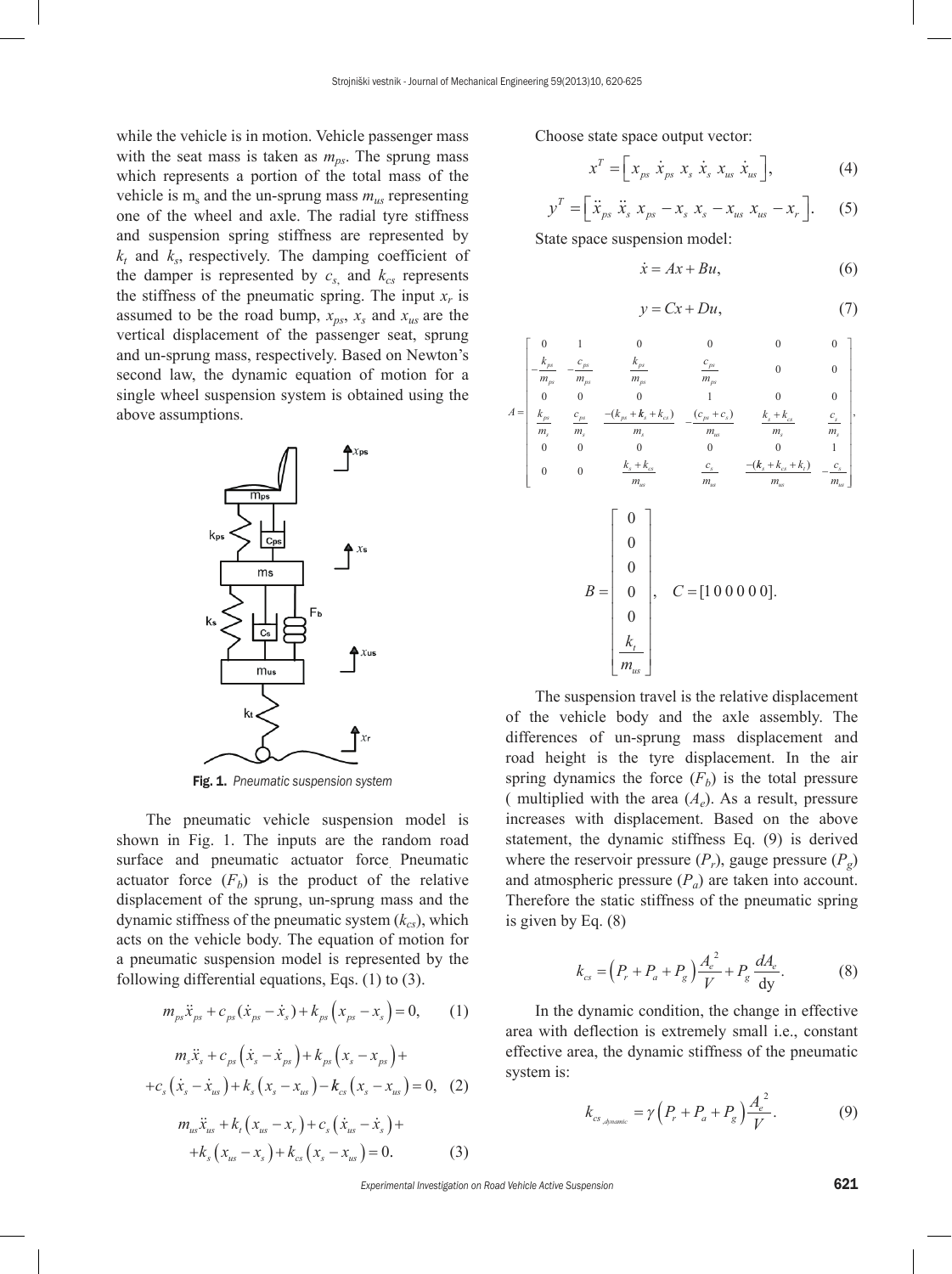#### 2 PID CONTROLLER

The performance of the suspension system can be optimised by a proper design and implementation of the controller. The PID feedback controller is used, which is essential to maintain the position of the passenger seat and car body under equilibrium. The function of the controller is to minimise the difference between the set point level and the measured value. The proportional gain  $(K_P)$ , integral gain  $K_i$  and derivative gain  $K_d$  are the parameters which influence the controller design. The Ziegler-Nichols and refined Ziegler- Nichols (RZN) tuning methods are considered while designing the PID controller. The performance of the controller is enhanced through proper selection of the PID control parameters which brings down the rattle space of the system, the acceleration of the passenger seat of the vehicle body and improves the tyre-road contact. The ability of the PID controller for the pneumatic suspension system is evaluated with a simulation of the passive suspension system.

Ziegler and Nichols [11] described a method for tuning the parameters of PID controller. There are two methods in Ziegler-Nichols: the closed loop method and open loop method. The present paper implements the closed loop control method in a pneumatic suspension system. The closed loop method applies a time delay constant.

The Ziegler-Nichols tuning method is mathematically represented in Eq. 10.

$$
K_{p}e + K_{i}\int e dt + K_{p}\left(\frac{de}{dt}\right).
$$
 (10)

#### 2.1 Refined Ziegler- Nichols (RZN)

The refined Ziegler Nichols settings are introduced by adding a new parameter  $\beta$  [11] to [13] in the proportional action of the controller. The new parameter  $\beta$  can reduce the overshoot to acceptable levels, and thus gives a good set point response. When the *β* value is less than unity, the control mathematical equation of the proposed controller is expressed [12] as:

$$
u_t(s) = K_p \left( \beta e(t) + \frac{1}{T_t} \int_0^t e(\tau) d\tau \right) - K_p \left( (1 - \beta) y + T_d \frac{dy}{dt} \right).
$$
 (11)

#### 3 SIMULATION AND EXPERIMENT

The suspension plant model is developed using motion equations. The simulation model, shown in Fig. 2, is aided with LABVIEW software and the road profile is modelled as a mathematical cosine function in Eq.



Fig. 2. *Simulation pneumatic suspension model*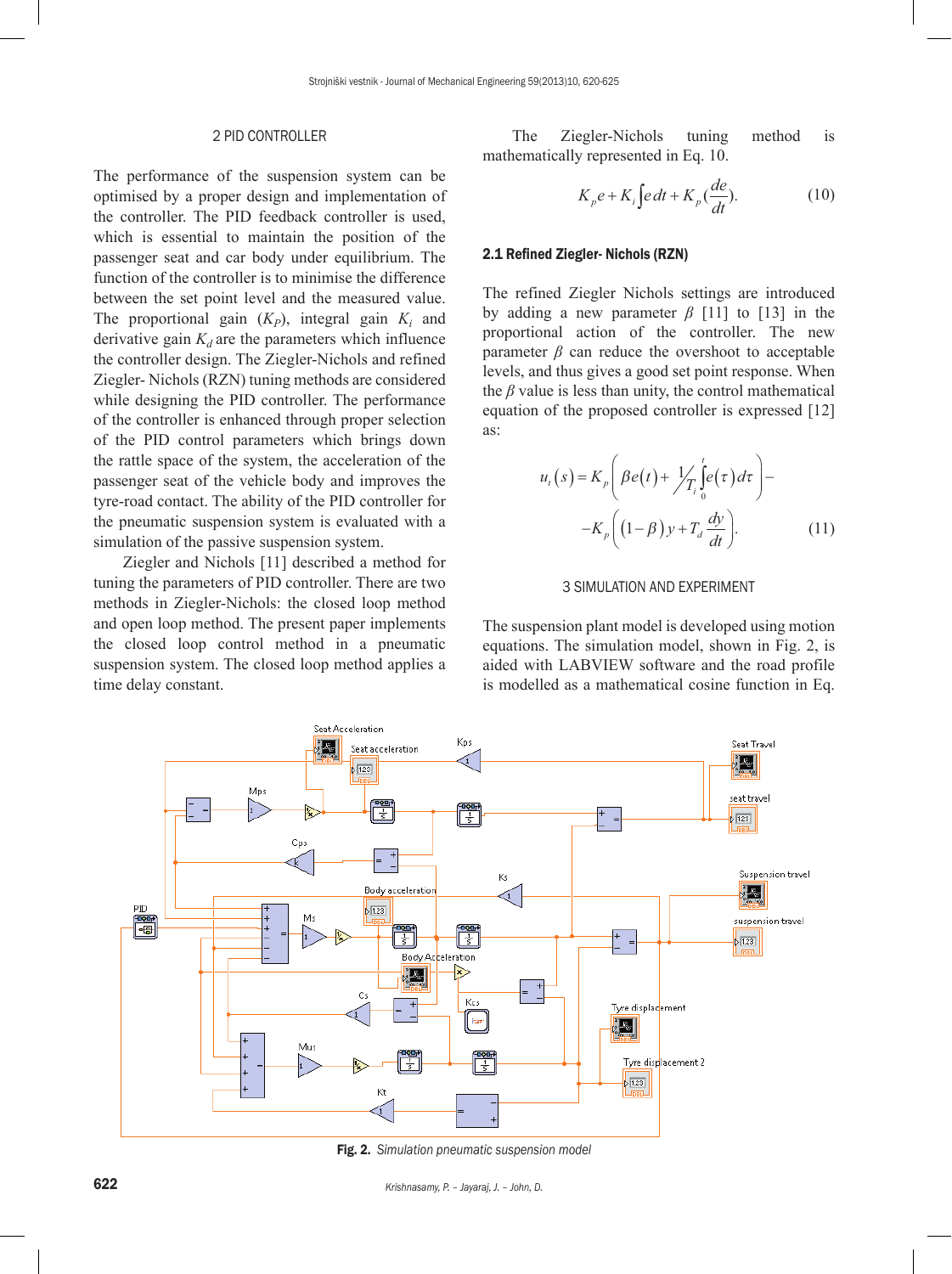(12) to investigate the performance of the pneumatic suspension under general road conditions. A single bump is given as road input for which the dynamic response of a single wheel is investigated.

In this study, a typical road disturbance is used and it is mathematically represented as:

$$
x_r(t) = \begin{cases} a[1 - \cos 8\pi t] & (0.5 \le t < 0.75) \\ 0 & \text{otherwise} \end{cases}, \quad (12)
$$

where *a* denotes the bump amplitude. The single bump input, with height of 0.05 m is obtained by setting  $a =$ 0.025 [13] and [14], and is used to study the system response. Furthermore, the maximum travel distance of the suspension travel is aimed to be limited within  $\pm 8$  cm.

The mathematical model of the system defined in Eqs. (6) and (7) and the RZN proportional integral derivative controller in Eq. (11) were simulated, see Fig 2. The performance of the passive system is compared to the PID-controlled pneumatic suspension system. The simulation parameters value based on the laboratory test bench [11] are as follows: passenger, sprung and un-sprung mass plates are 5.25, 18.2 and 7.25 kg, respectively. Suspension stiffness and radial tyre stiffness are 1570 and 4850 N/m. The damping value of the damper is 100 Ns/m.

An experimental test rig is used to analyse the performance of the pneumatic suspension system, which is shown in Fig. 8. The main structure of the test bench comprises a steel frame with two vertical guide rods to guide the mass plates through the linear bearing. A set of coil springs is placed at the appropriate locations to provide suspension and tyre stiffness. The 0.05 m excitation is generated by the cam, powered by speed reduction gear box along with motor setup.

In order to accomplish the design objective of an active suspension system i.e. to increase the ride comfort and road holding, there are the three parameters to be observed in simulations and experiments: the passenger acceleration, car body acceleration and the suspension deflection. From the observation, the descending value of the peak acceleration of the passenger seat is recorded by the uncontrolled passive system, experiment and simulation. This evidently shows that RZN control offers the better result in the passenger seat acceleration and travel as shown in Figs. 3 and 4. Fig. 4. Illustrates that the proposed system can effectively absorb the vehicle vibration in comparisons to the PID method and the passive system. The body acceleration, shown in Fig. 5, in the PID design system is reduced



Fig. 3. *Results showing the seat acceleration for 5 cm bump road input*



Fig. 4. *Results showing the seat travel for 5 cm bump road input*



*road input*

significantly, which guarantees better ride comfort. The suspension travels (see Fig. 6) of a controlled active suspension system and a uncontrolled passive suspension system are used for comparison purposes. The result shows that the suspension travel is limited within the travel limit i.e.  $\pm 8$  cm. The highest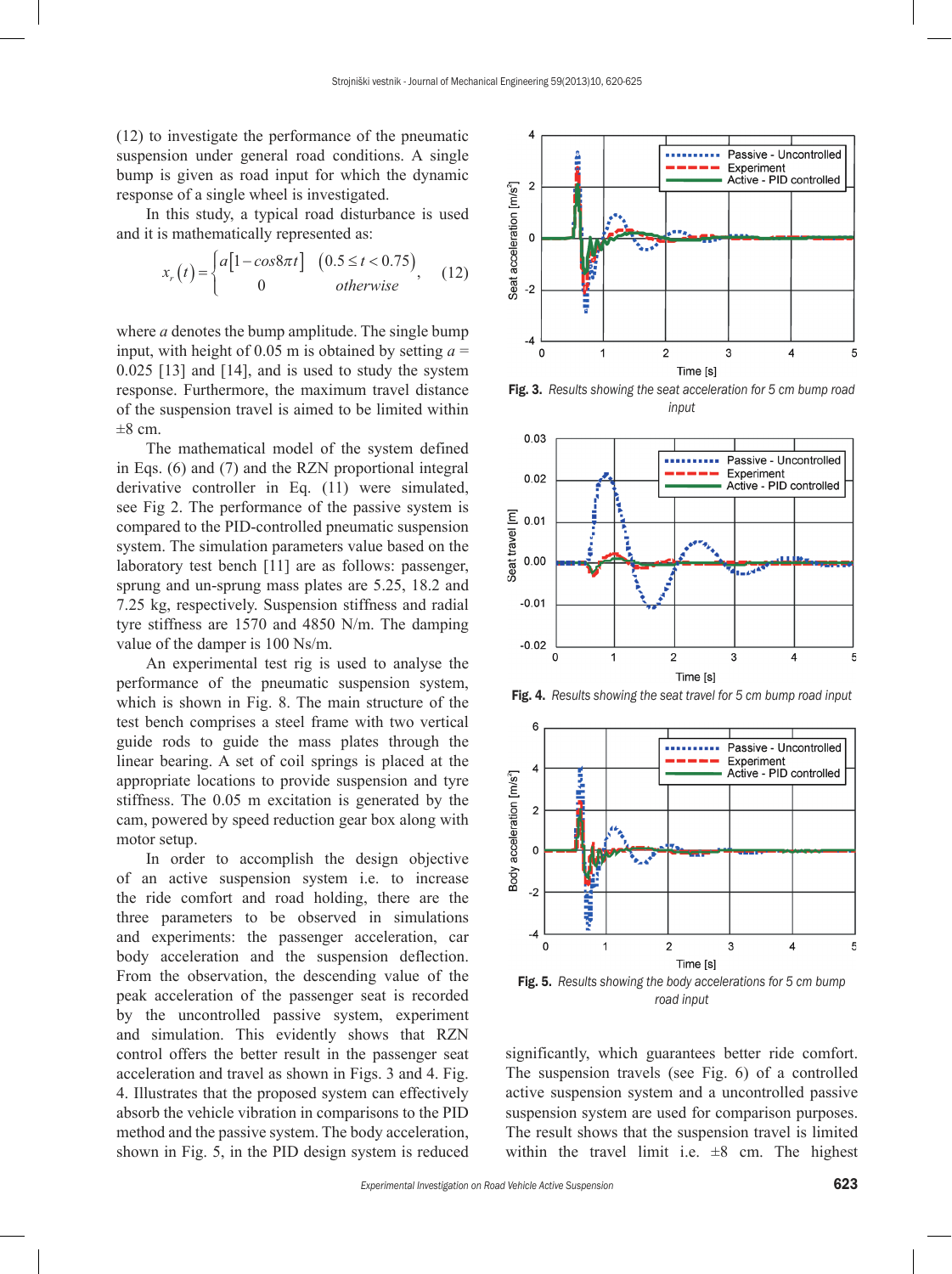

Fig. 6. *Results showing the suspension travel for 5 cm bump road input*



Fig. 7. *Results showing the tyre travel for 5 cm bump road input*

|             | <b>Table 1.</b> Quantitative result with passive system comparison of |  |  |  |
|-------------|-----------------------------------------------------------------------|--|--|--|
| peak values |                                                                       |  |  |  |

| Parameters                            | Passive | Simulation | Experiment |  |
|---------------------------------------|---------|------------|------------|--|
| Seat acceleration [m/s <sup>2</sup> ] | 3.3194  | 2.0782     | 2.7085     |  |
| Body acceleration [m/s <sup>2</sup> ] | 4.0721  | 2.0855     | 2.3998     |  |
| Seat travel [m]                       | 0.0215  | 0.011      | 0.0021     |  |
| Suspension travel [m]                 | 0.0388  | 0.0237     | 0.0245     |  |
| Tyre travel [m]                       | 0.0543  | 0.0537     | 0.0576     |  |



Fig. 8. *Experimental setup; 1. steel base structure, 2. passenger mass, 3. seat damper, 4. sprung mass, 5. pneumatic actuator, 6. coil spring, 7. unsprung mass, 8. guide plate, 9. disturbance actuator, 10. guide rods, 11. accelerometer sensors*

suspension travel is recorded by the passive system, shown in Fig. 6, and the RZN PID performs better as compared to the other one. Tyre travel, shown in Fig. 7, is noticeably small in simulation and slightly raised in the experimental setup for the proposed controller.

In the case of body acceleration, it is observed that the lowest possible acceleration is made by RZN and the maximum by the passive system (Table 1).

### 4 CONCLUSION

From the results obtained, the RZN control algorithm produces the lowest accelerations at the passenger seat. Considering the simulation and test results, the RZN control algorithm is effective and reliable for pneumatic suspension systems. All other parameters are found to be within satisfactory limits. Although the peak tyre travel is increased, it lasts for a very short duration in relation to the passive system. This results in improved road holding characteristics when the vehicle is negotiating the bump. Therefore, it is concluded that the active pneumatic suspension system with the PID controller improves ride comfort while retaining road holding characteristics, as compared to the passive suspension system. Thus, the results are also confirmed if the study has extended to examine the behaviour at different road amplitudes.

## 5 REFERENCE

- [1] Genta, G., Morello, L. (2009). *The Automotive Chassis, Vol. 2: System Design*, Mechanical Engineering Series, Springer, [DOI:10.1007/978-1-4020-8675-5.](http://dx.doi.org/10.1007/978-1-4020-8675-5)
- [2] Karnoop, D. (1986). Theoretical limitations in active vehicle suspension. *International Journal of Vehicle Mechanics and Mobility*, vol. 15, no. 1, p. 41-54, [DOI:10.1080/00423118608968839](http://dx.doi.org/10.1080/00423118608968839).
- [3] Herdrick, J.K., Batsuen, T. (1990). Invariant properties of automotive suspension. *Proceedings of the institution of mechanical engineers, Part D: Journal of Automobile Engineering*, vol. 204, no. 1, p. 21-27, DOI:10.1243/PIME\_PROC\_1990\_204\_128\_0.
- [4] Hrovat, D. (1993). Application of optimal control to advance automotive suspension design. *Transaction of ASME, Journal of Dynamics Systems, Measurement And Control*, vol. 115, p. 328-342, [DOI:](http://dx.doi.org/10.1115/1.2899073)  [DOI:10.1115/1.2899073.](http://dx.doi.org/10.1115/1.2899073)
- [5] Rakheja, S., Afework, Y., Sankar, S. (1994). An analytical and experimental investigation of driver seat suspension system. *Vehicle System Dynamics: International Journal of Vehicle Mechanics and Mobility*, vol. 23, no. 1, p. 501-524, [DOI:10.1080/00423119408969072](http://dx.doi.org/10.1080/00423119408969072).
- [6] Li, M., Li, Z., Shen, X., Guo, J. (2010). Study on PID control for semi active air suspension for riding